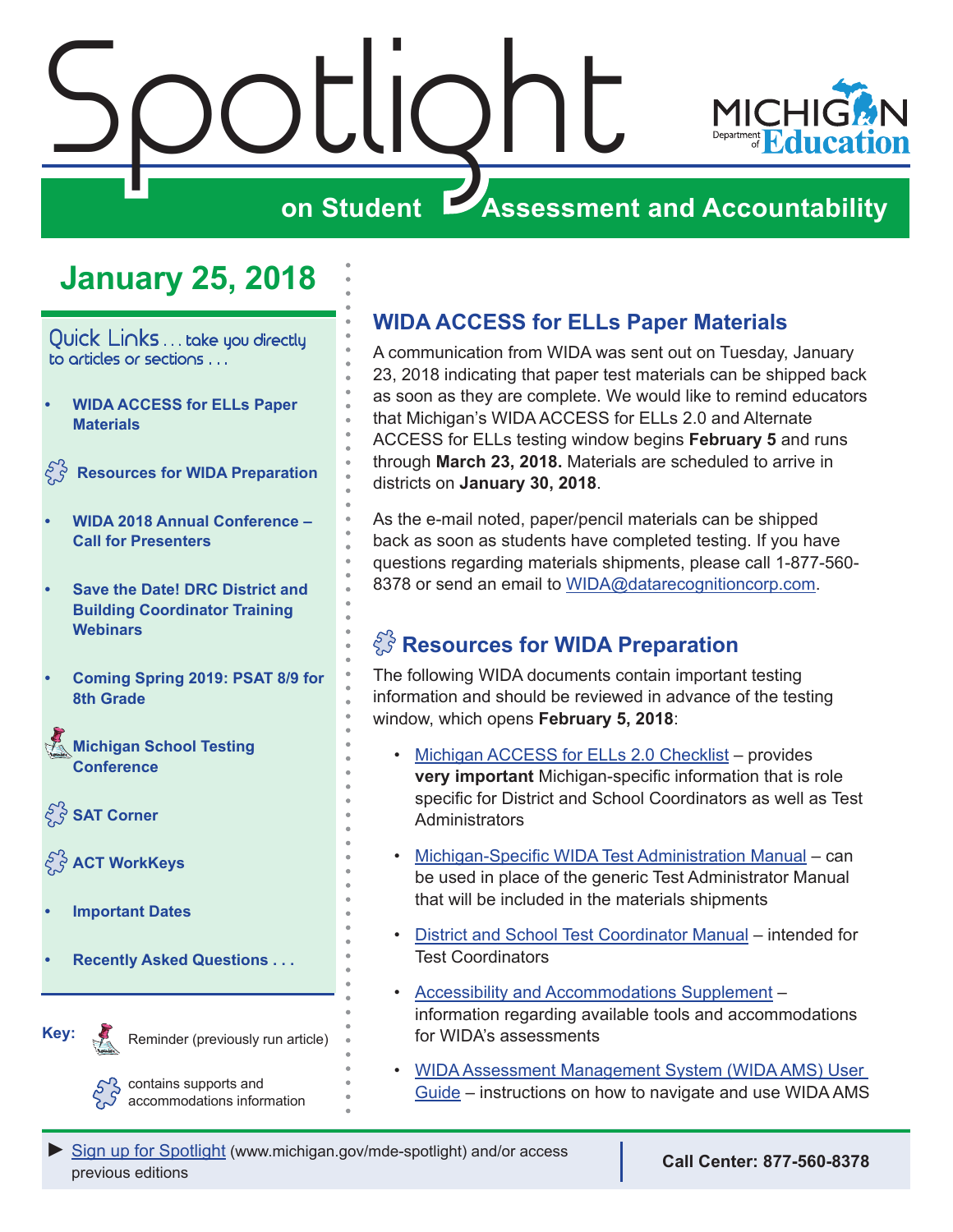# <span id="page-1-0"></span>**on Student Assessment and Accountability** Spotlight

### **WIDA 2018 Annual Conference – Call for Presenters**

The Michigan Department of Education (MDE) and WIDA are pleased to announce the national WIDA 2018 Annual Conference that will be held this year at the Cobo Convention Center in Detroit on **October 23–26, 2018**. The WIDA National Annual Conference is the largest and most prominent



conference in the world specifically for Pre-K to grade 12 English Learner educators and administrators. The conference theme this year is "Schools and Communities Empowering One Another."

WIDA is seeking school- and district-level educator leaders dedicated to supporting their English Learner students to submit proposals to present at this year's conference. The deadline for proposals has been extended to **February 4, 2018**. To learn more about the conference, or to submit a proposal, go to the [WIDA 2018 Annual Conference Site](https://www.wida.us/conference/) ([https://www.wida.us/conference/\)](https://www.wida.us/conference/).

Be sure to submit your proposal ASAP to meet the new deadline! For general questions about the conference, contact [conferences@wida.us](mailto:conferences%40wida.us?subject=) or the WIDA call center at 866-276-7735.

## **Save the Date! DRC District and Building Coordinator Training Webinars**

District and Building Coordinator Training Webinars for the Spring 2018 M-STEP, MI-Access, and the K-2 Early Literacy and Mathematics online assessments

are coming soon! District and Building Coordinators should attend to learn about:

- an overview of what is new for 2018
- helpful online testing tips
- here to find important resources
- Q&A

The date and time for each presentation are listed. Click on the link to register for each session:

#### **March 6, 2018 from 10:00-11:00 – M-STEP Administration Training:**

- Click to Register
- Meeting number: 802 315 515
- Meeting password: Spring2018

#### **March 7, 2018 from 10:00-11:00 – MI-Access Administration Training:**

- Click to Register
- Meeting number: 803 318 706
- Meeting password: Spring2018

#### **March 8, 2018 from 10:00-11:00 –Early Literacy and Mathematics Administration Training:**

- Click to Register
- Meeting number: 804 567 341
- Meeting password: Spring2018

You can also find the regisitration links under the **What's New** section of each assessment web page.

If you are unable to attend any training, a recording of all the Administration trainings will be posted to eDIRECT by the end of the day on **March 9, 2018**.

**Call Center: 877-560-8378** (select appropriate option) for assistance with assessment or accountability issues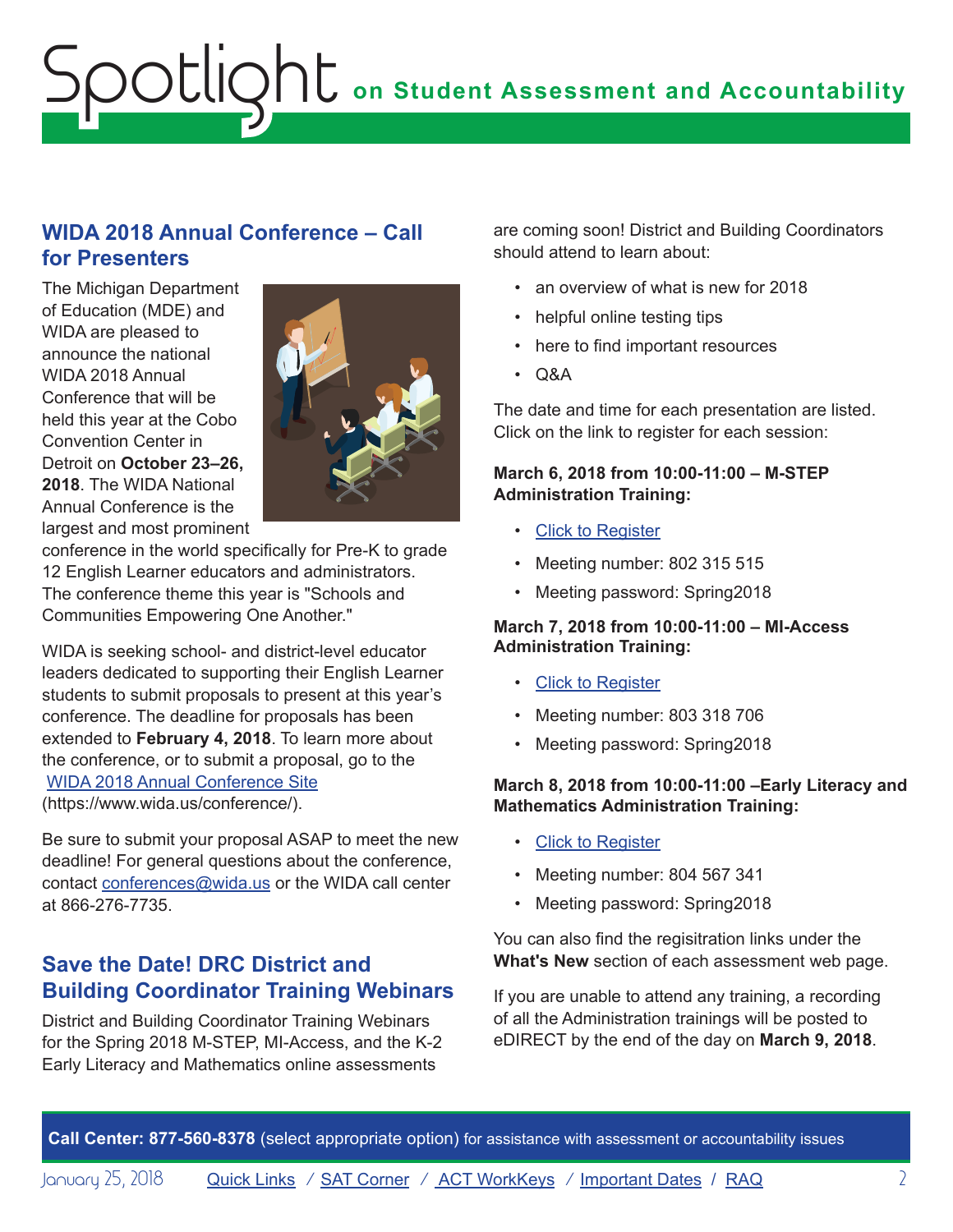# <span id="page-2-0"></span>**on Student Assessment and Accountability** Spotlight

### **Coming Spring 2019: PSAT 8/9 for 8th Grade**

The Michigan Department of Education (MDE) is pleased to announce that starting in Spring 2019, the PSAT 8/9 will be administered to 8th graders. The PSAT 8/9 will replace the M-STEP English language arts (ELA) and mathematics assessments for accountability purposes. M-STEP social studies and science will continue to be administered to 8th graders.

The MDE and the College Board are currently working collaboratively to develop and define the details of this administration, including the dates the PSAT 8/9 will be administered to students in grade 8 next spring. An informational webinar is planned for May 2018. Details of the exact date, time, and how to participate will be announced in a future Spotlight.

As a reminder, for Spring 2018, M-STEP will continue to be administered to all 8th grade students in ELA, mathematics, science, and social studies. The following table reflects the transition plan from 2018 to 2019 for grade 8.

| <b>Content Area</b>              | Spring 2018 | Spring 2019                           |
|----------------------------------|-------------|---------------------------------------|
| ELA                              | M-STEP      | PSAT 8/9 required<br>M-STEP optional* |
| <b>Mathematics</b>               | M-STEP      | PSAT 8/9 required<br>M-STEP optional* |
| Science (required<br>Field Test) | M-STEP      | M-STEP                                |
| <b>Social Studies</b>            | M-STEP      | <b>M-STEP</b>                         |

\*Schools may choose to administer these M-STEP tests in addition to the **required** PSAT 8/9 for a several reasons including maintaining growth and reporting trends.

# Reminders **Michigan School Testing Conference**

The 2018 Michigan School Testing Conference (MSTC) will be held **February 13–15, 2018** at the Kensington Hotel in Ann Arbor, MI. The mission of MSTC is to provide educators with professional learning opportunities about assessment, as well as information on national, state, and local assessment programs and trends. The conference is unique in its match to the needs of Michigan educators, featuring examples of outstanding practices from local educators, as well as state- and nationally-renowned experts in the field.

The conference workshops are offered on **Tuesday, February 13, 2018** from 8:30–11:45 AM and 1:00–4:15 PM, with registration beginning at 7:30 AM. A light lunch will be offered for all conference workshop attendees.

The regular conference takes place on **Wednesday, February 14** and **Thursday, February 15, 2018**. Keynote presenters include Andrew Ho (Harvard), Andy Middlestead (MDE), and Mark Reckase (Michigan State University).

For conference program information and registration, go to the [MSTC online registration site](http://gomasa.org/events/2018-michigan-school-testing-conference/) [\(http://gomasa.](http://gomasa.org/events/2018-michigan-school-testing-conference/) [org/events/2018-michigan-school-testing-conference/\)](http://gomasa.org/events/2018-michigan-school-testing-conference/).

**Call Center: 877-560-8378** (select appropriate option) for assistance with assessment or accountability issues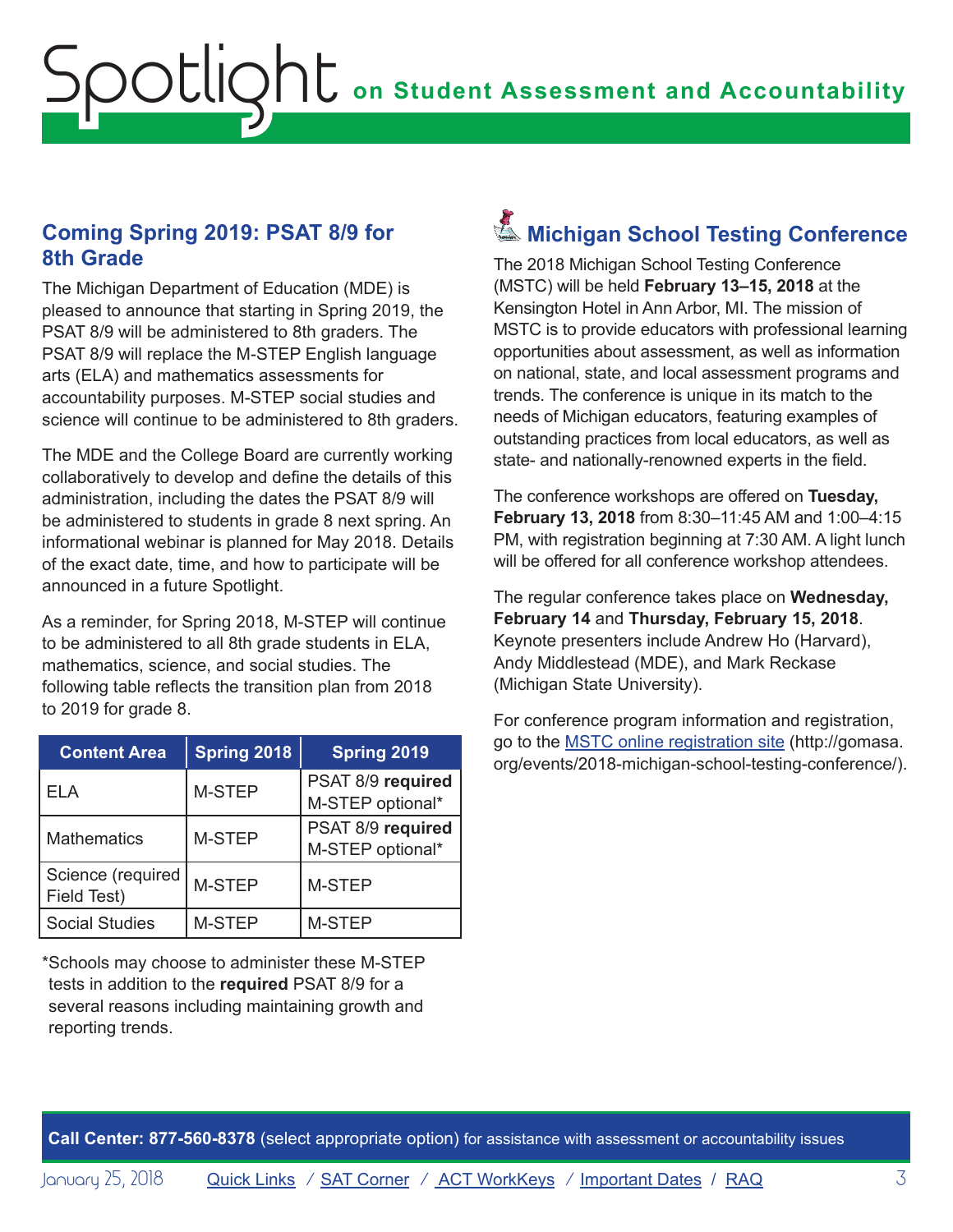# <span id="page-3-1"></span>SAT Corner

<span id="page-3-0"></span>Spotlight

 *Information on SAT*™*, PSAT 8/9*™*, and PSAT10*™ *provided by the College Board*

### **Questions about Spring PSAT 8/9, PSAT 10, or SAT?**

- call the Michigan Educator Hotline: 866-870-3127 (select Option 1)
- email [michiganadministratorsupport@](mailto:michiganadministratorsupport%40collegeboard.org?subject=) [collegeboard.org](mailto:michiganadministratorsupport%40collegeboard.org?subject=)

**Reminder:** Schools that are participating in the Michigan-provided PSAT 8/9 for 9th grade, PSAT 10 for 10th grade, and SAT School Day do NOT place orders in the College Board test ordering site. Orders are created based on the number of students pre-identified in the Secure Site by **February 13, 2018**. If you are participating in the Michigan-provided assessments and have placed an order, please return to the test ordering site to cancel your order for these assessments as soon as possible.

# $\hat{\mathbb{S}}$  Nonstandard Administration **Report (NAR)**

The Services for Students with Disabilities (SSD) coordinator can access the nonstandard administration report (NAR) approximately four weeks prior to test day to help organize testing for accommodated students.

The NAR for the SAT with Essay has been enhanced this year to include the student's test book color, testing group, script name, whether a student tests over one day or two, and whether a student is approved to test in the accommodated testing window (April 10-24, 2018).

The NAR for PSAT 10 and PSAT 8/9 will include all students approved for accommodations. Any student listed on the NAR for the PSAT-related assessments can test in the accommodated testing window.

To assist you in room and staff planning before the NAR is available, view the a[ccommodations matrix](https://collegereadiness.collegeboard.org/pdf/michigan-accommodations-categories.pdf) available on the [College Board website](http://www.collegeboard.org/michigan) [\(www.](http://www.collegeboard.org/michigan) [collegeboard.org/michigan](http://www.collegeboard.org/michigan)).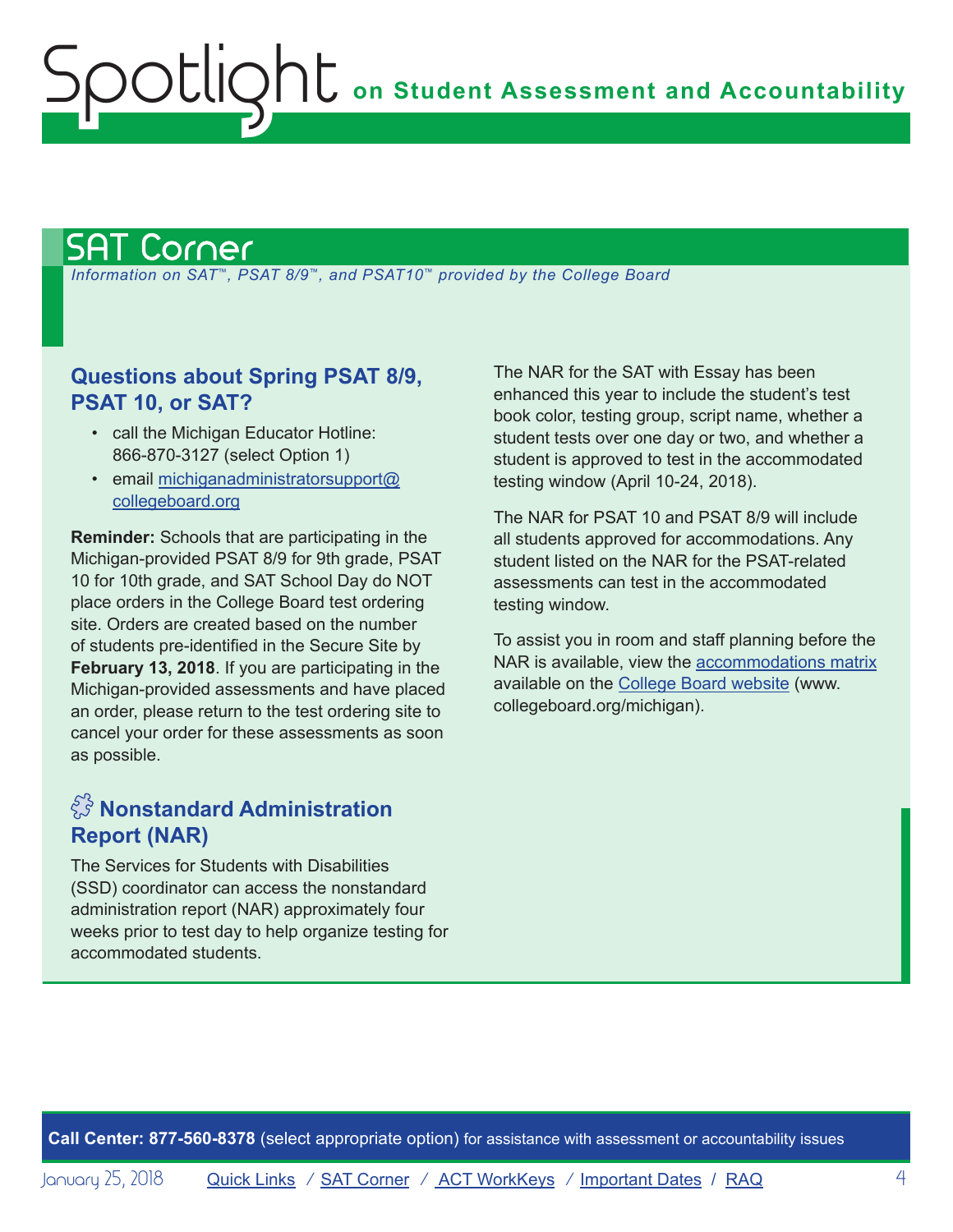**on Student Assessment and Accountability**



<span id="page-4-1"></span> *Information on ACT WorkKeys® provided by the ACT*®*.*

### **Order Initial Materials and Pre-Identify Students**

<span id="page-4-0"></span>potlic

The window to order ACT WorkKeys standard-time and accommodations materials and submit student data for Pre-ID barcode labels for the initial test dates (April 11 - 24, 2018) is **January 8 – February 13, 2018, 5:00 PM ET**, using the [OEAA](http://www.michigan.gov/oeaa-secure)  [Secure Site](http://www.michigan.gov/oeaa-secure) [\(www. michigan.gov/oeaa-secure](http://www.michigan.gov/oeaa-secure)).

Directions for these activities can be found on the [Secure Site Training web page](http://www.michigan.gov/securesitetraining) [\(www.michigan.](http://www.michigan.gov/securesitetraining) [gov/securesitetraining](http://www.michigan.gov/securesitetraining)) under the **Material Order** section and the **Pre-Identification of Students** section.

Test materials will be sent to the WorkKeys Coordinator mailing address as listed in the [Educational Entity Master \(EEM\) \(www.michigan.](www.michigan.gov/EEM) [gov/eem\)](www.michigan.gov/EEM). Refer to the [December 14, 2017](http://www.michigan.gov/documents/mde/Spotlight_12-14-17_608699_7.pdf)  [Spotlight](http://www.michigan.gov/documents/mde/Spotlight_12-14-17_608699_7.pdf) for more information about confirming contact information and updating EEM.

#### **Training Packets**

Training Packets are being shipped to participating schools this week. They will contain copies of the answer documents, the manuals, and other administration materials to help familiarize yourself with the ACT test administration policies, requirements, and procedures. Additional copies of these materials will be sent in your initial shipment of test materials.

## $\frac{2}{\sqrt{3}}$  Overview of Accommodated **Testing**

In accordance with Title III of the Americans with Disabilities Act (ADA), and Section 504 of the Rehabilitation Act of 1973, ACT supports the use of test accommodations and supports for individuals with disabilities and identified English learners. These accommodations and supports make interaction and communication possible and fair for each examinee.

Determining who qualifies for ACT-allowed accommodations and supports requires well-informed educational judgement and documentation of a student's personalized accommodation plan, transition plan, or signed affidavit attesting that the student has been treated as if such a need exists. Examinees who use accommodations and supports must have prior experience using these tools. The test coordinator must obtain documentation verifying that the use of the accommodation matches an identified need and is effective for the individual. Retain the documentation for at least one year (do not send it to ACT.)

Beginning Spring 2018, Spanish is no longer considered an accommodation. Students are now eligible for a National Career Readiness Certificate (NCRC) en español if they take all three tests in Spanish and score a minimum of three on each one.

*(Continued on next page)*

**Call Center: 877-560-8378** (select appropriate option) for assistance with assessment or accountability issues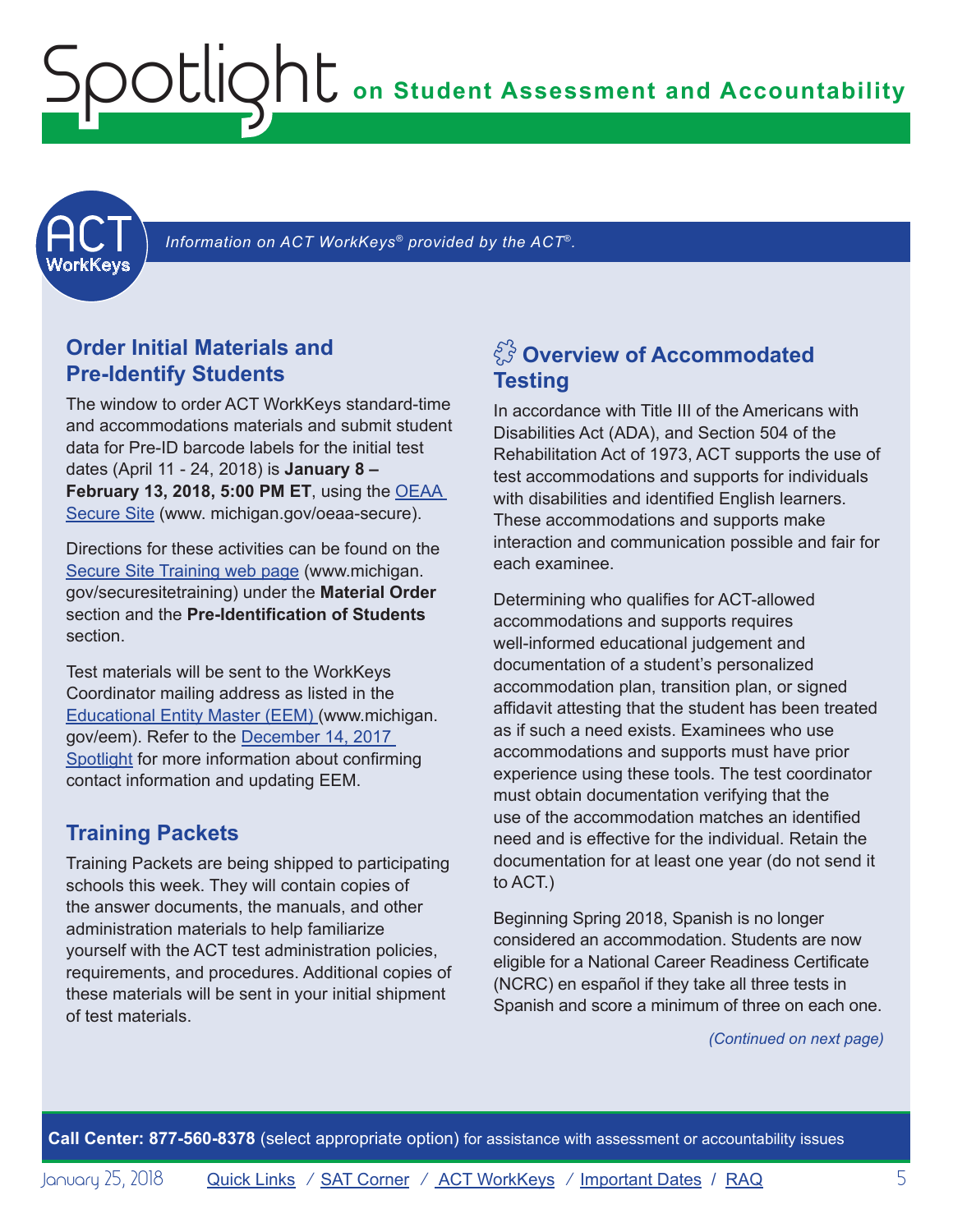Examples of National Career Readiness Certificate (NCRC) eligible accommodations include:

- extended time testing (time-and-a-half, double time, three hours, and multi-day testing)
- use of reader/sign language interpreter for test directions, passages, and items
- alternate-format materials (Braille, Audio DVDs, and Large-Print)
- small group testing
- assistance in recording responses
- use of English Learner Supports that include:
	- $\bullet$  use of translated test directions
	- $*$  use of word-to-word bilingual dictionary
	- $\bullet$  locally provided verbal translation of test directions

Examples of NCRC ineligible modifications that change what the tests measure and result in nonreportable scores to schools and students include:

- translation of test items other than use of the Spanish test forms
- use of dictionaries with word definitions
- use of any Word-to-Word Dictionary not approved by ACT

Every student testing with an accommodation must have the appropriate Administration Code gridded on the answer document for each test administered with an accommodation. It is critical that you grid the correct administration codes as they may affect a student's eligibility for scores and the NCRC.

For more detailed information about ACT's accommodations, policies, and the list of Administration Codes, please refer to the ACT [WorkKeys Administration Manual - Accomms Paper](http://www.act.org/content/dam/act/secured/documents/pdfs/WK-Admin-SD-Accoms-Secured.pdf#page=9) posted on th[e ACT State Testing website](http://www.act.org/stateanddistrict/michigan) ([www.act.org/](http://www.act.org/stateanddistrict/michigan) [stateanddistrict/michigan\)](http://www.act.org/stateanddistrict/michigan) in the **Configuration** stage.

### **Contacting ACT**

If you have questions, you may:

- 1. contact ACT via the [Contact Us web page](http://www.act.org/aap/state/contact.html) [\(www.act.org/aap/state/contact.html\)](www.act.org/aap/state/contact.html)
- 2. call ACT at 800-553-6244 9:30 AM – 6:00 PM ET
	- standard time: ext. 2800
	- accommodations: ext. 1788
- 3. email accommodations questions to [ACTStateAccoms@act.org](mailto:ACTStateAccoms%40act.org?subject=)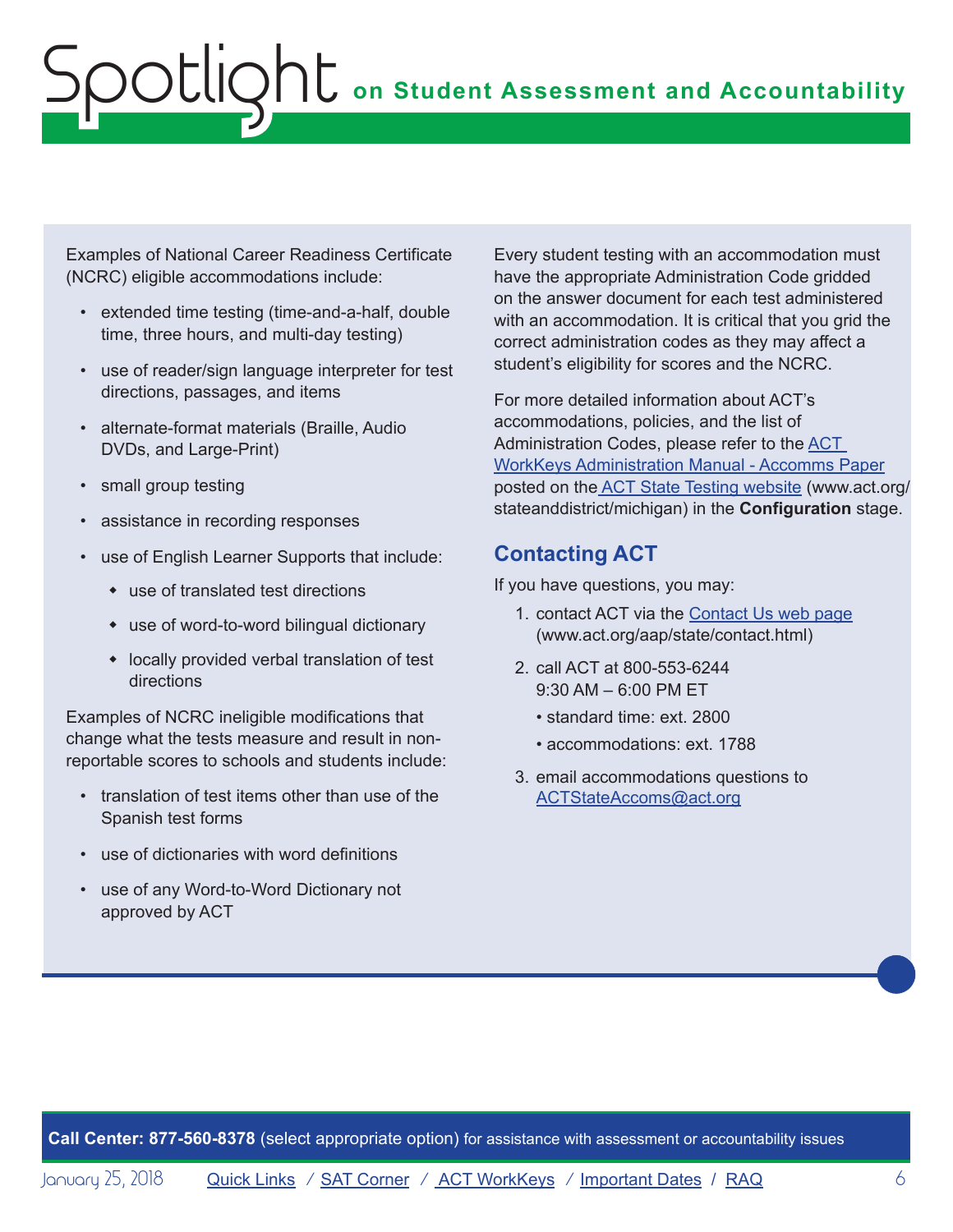# <span id="page-6-1"></span><span id="page-6-0"></span>**Important Dates**

# **Coming Next Week . . .**

#### **January 30, 2018:**

• **WIDA** Initial Materials arrive in districts

#### **January 30, 2018:**

• **WIDA** Additional Materials Orders available in WIDA AMS

# **January 2018**

#### **Now – February 5, 2018:**

• Window for **WIDA** Test Exceptions in the OEAA Secure Site

#### **Now – February 13, 2018:**

- **M-STEP**, **MI-Access**, **SAT**, **PSAT 8/9**, **PSAT 10**, and **WorkKeys**:
	- $\bullet$  Pre-ID students for printed barcode labels
	- $\bullet$  verify and adjust initial material orders

#### **Now – February 19, 2018:**

• **SAT**, **PSAT 10**, **PSAT 8/9** College Board accommodation request window

#### **Now – February 19, 2018:**

• **SAT**, **PSAT 10**, and **PSAT 8/9** state-allowed accommodation request window

#### **Now – February 26, 2018:**

• **M-STEP**, **MI-Access**, and **Early Literacy & Mathematics** – place students in online test sessions through the Secure Site

#### **Now – March 8, 2018:**

• **M-STEP, MI-Access,** and **Early Literacy & Mathematics** Alternate INSIGHT Availability Request window for schools that hold regular instructional hours after 4:00 PM and plan to schedule test sessions that extend beyond 4:00 PM – submit request.

#### **Now – March 23, 2018:**

• **WIDA** AMS Test Setup Available

#### **Now – May 22, 2018:**

• **M-STEP** and **MI-Access** Off-Site Test Administration Request window for individual students, such as homebound or expelled with service students – submit request.

## **February 2018**

#### **February 5, 2018 – March 23, 2018**

• **WIDA ACCESS for ELLs** and **WIDA Alternate ACCESS for ELLs** testing window

#### **February 6, 2018, 10:00–11:00 AM:**

• **ACT WorkKeys** Q&A Session - pre-registration is required: act.ilinc.com/register/kfjssxx

*(Continued on next page)*

**Call Center: 877-560-8378** (select appropriate option) for assistance with assessment or accountability issues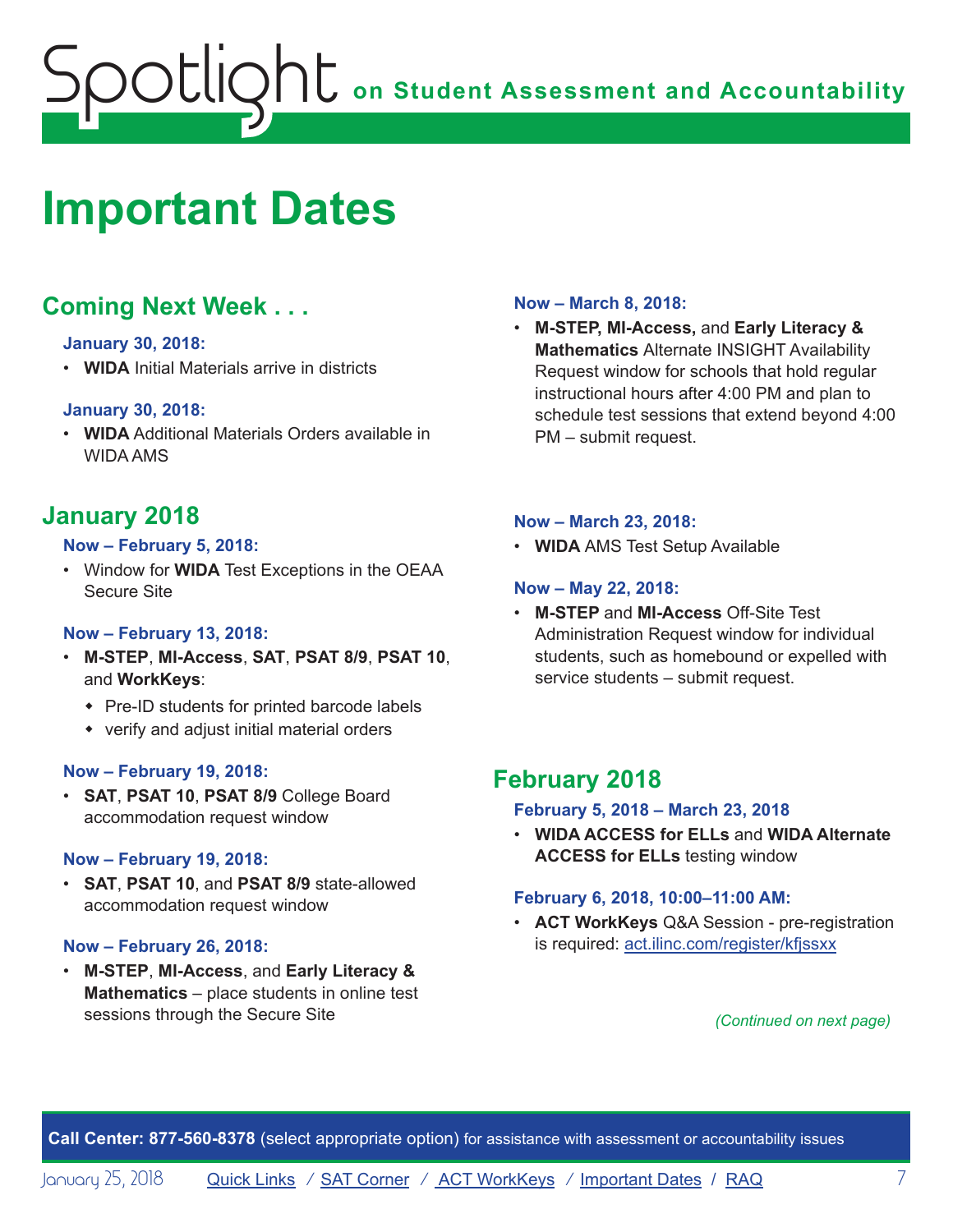# **on Student Assessment and Accountability** Spotlight

# **Important Dates**

# **March 2018**

#### **March 6, 2018 from 10:00-11:00:**

- **M-STEP** Online Administration Training Webinar for District and Building Coordinators
	- Click to Register
	- $\bullet$  Meeting number: 802 315 515
	- Meeting password: Spring2018

#### **March 7, 2018 from 10:00-11:00:**

- **MI-Access** Online Administration Training Webinar for District and Building Coordinators
	- Click to Register
	- $\bullet$  Meeting number: 803 318 706
	- Meeting password: Spring2018

#### **March 8, 2018 from 10:00-11:00:**

- **Early Literacy and Mathematics** Online Administration Training Webinar for District and Building Coordinators
	- Click to Register
	- $\bullet$  Meeting number: 804 567 341
	- Meeting password: Spring2018

#### **March 20, 2018, 3:30–4:30 AM:**

• **ACT WorkKeys** Q&A Session - pre-registration is required: act.ilinc.com/register/bwtkkjx